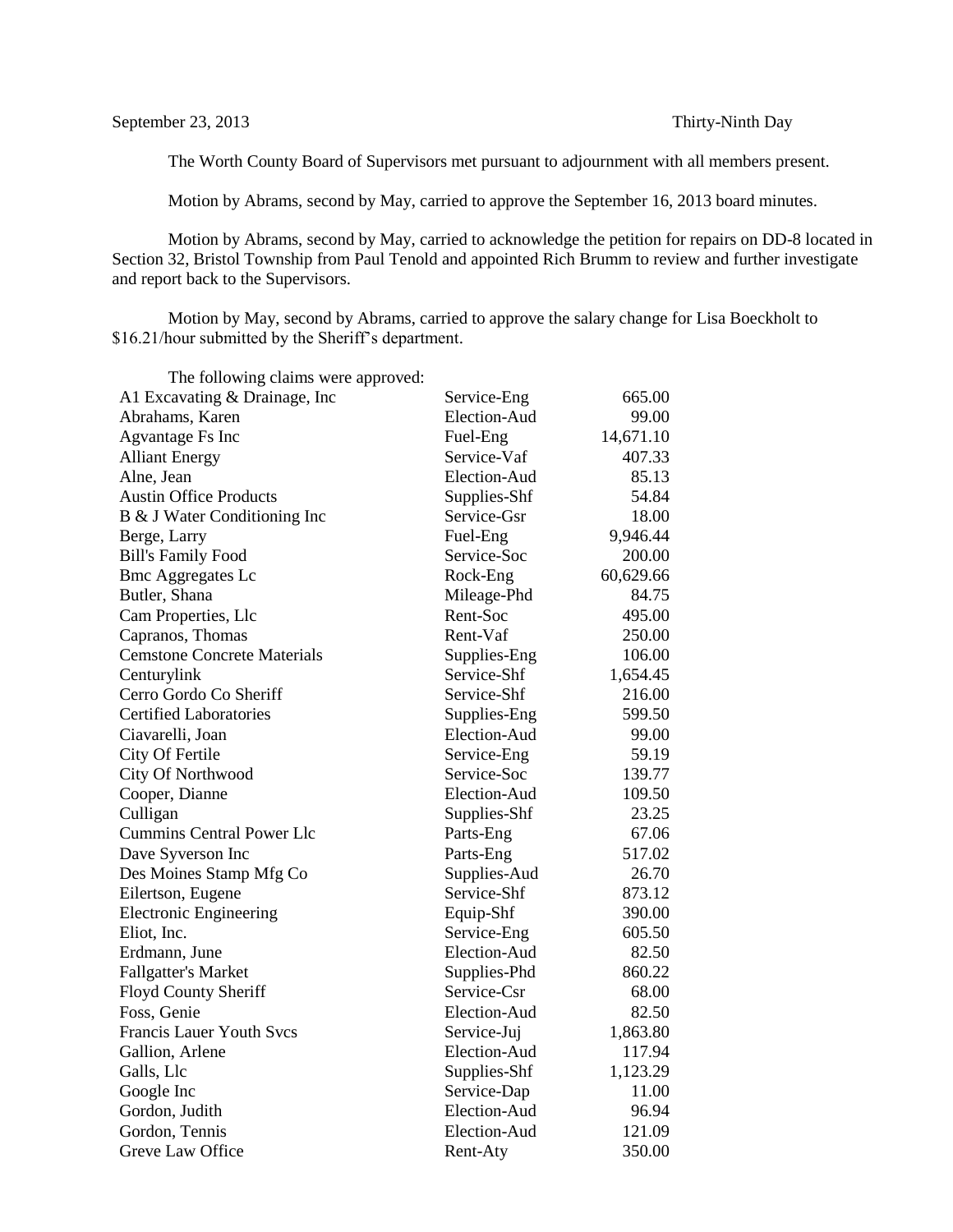| Groh, Zelda                                     | Election-Aud                | 109.54              |
|-------------------------------------------------|-----------------------------|---------------------|
| Grp & Associates Inc                            | Service-Phd                 | 45.00               |
| Hamand, Carol                                   | Election-Aud                | 129.53              |
| <b>Heartland Power Coop</b>                     | Service-Con                 | 2,779.60            |
| Hedegard, Betty                                 | Election-Aud                | 118.95              |
| Heiken, David                                   | Parts-Eng                   | 41.67               |
| Holden, Sandra                                  | Election-Aud                | 63.94               |
| Ia Dept Of Transportation                       | Supplies-Eng                | 2,938.75            |
| Ia Law Enforcement Academy                      | Edu-Shf                     | 575.00              |
| Ia Prison Industries                            | Supplies-Eng                | 2,722.81            |
| Ia Recycling Association                        | Dues-Sdp                    | 150.00              |
| Ia State Assn Of Assessors                      | Edu-Asr                     | 275.00              |
| Isac                                            | Edu-Rec                     | 150.00              |
| Isac Group Health                               | <b>Health Ins Prem</b>      | 58,974.00           |
| Jenks, Darla                                    | Election-Aud                | 115.80              |
| Joe's Collision & Performance                   | Service-Shf                 | 59.45               |
| Johnson, Harold H                               | Rent-Phd                    | 1,000.00            |
| Johnson, Teresa                                 | Mileage-Phd                 | 133.00              |
| Kenison, Elizabeth                              | Mileage-Rec                 | 85.58               |
| Knudtson, Kirby                                 | Service-Shf                 | 55.31               |
| <b>Larson Contracting Central</b>               | Project-Ndp                 | 316,839.80          |
| Lexisnexis                                      | Service-Aty                 | 134.00              |
| Manly Junction Signal                           | Service-Shf                 | 506.26              |
| Marco Inc                                       | Service-Phd                 | 258.63              |
| Marshall & Swift Inc                            | Service-Shf                 | 219.34              |
| <b>Martin Marietta Materials</b>                | Rock-Eng                    | 9,835.01            |
| Meyer, Russell                                  | Safety-Eng                  | 150.00              |
| Michaelis, Carrol                               | Election-Aud                | 113.82              |
| Moretz, Joleene                                 | Election-Aud                | 107.63              |
| Myli, Diane                                     | Mileage-Phd                 | 39.60               |
| <b>Next Generation Technologies</b>             | Service-Mha                 | 325.00              |
| Niacc                                           | Edu-Phd                     | 69.00               |
| No Ia Juvenile Detention                        | Service-Juj                 | 7,625.00            |
|                                                 | Service-Aud                 | 243.00              |
| Nora Springs Rockford Register                  |                             | 47.13               |
| North Country Equipment Llc<br>Northwood Anchor | Supplies-Eng<br>Service-Shf | 606.40              |
| Northwood Lumber                                |                             |                     |
| Northwood True Value                            | Supplies-Con                | 28,244.69<br>147.10 |
|                                                 | Supplies-Gsr                | 1,925.23            |
| Nuss Truck & Equipment                          | Parts-Eng                   | 15.46               |
| Paetec                                          | Service-Eng<br>Election-Aud |                     |
| Pate, Kari                                      |                             | 109.54              |
| Peopleservice, Inc.                             | Service-Wwt                 | 26,178.00           |
| Peterson Excavating & Drainage                  | Service-Eng                 | 876.82              |
| <b>Pinnacle Quality Insight</b>                 | Service-Phd                 | 150.00              |
| Pritchard's Of Northwood Inc                    | Service-Phd                 | 1,426.10            |
| Redinger, Shanan                                | Election-Aud                | 92.82               |
| Reeder, Daniel L                                | Fuel-Asr                    | 44.81               |
| Reinhart Food Service Llc                       | Supplies-Shf                | 244.97              |
| Rohne, Joel                                     | Mileage-It/Gis              | 208.43              |
| Sanofi Pasteur Inc                              | Supplies-Phd                | 3,290.75            |
| Schmidt, Brett                                  | Edu-Vaf                     | 950.49              |
| Schoeller, Mark                                 | Mileage-Csr                 | 345.98              |
| Sioux City Journal                              | Service-Juj                 | 28.75               |